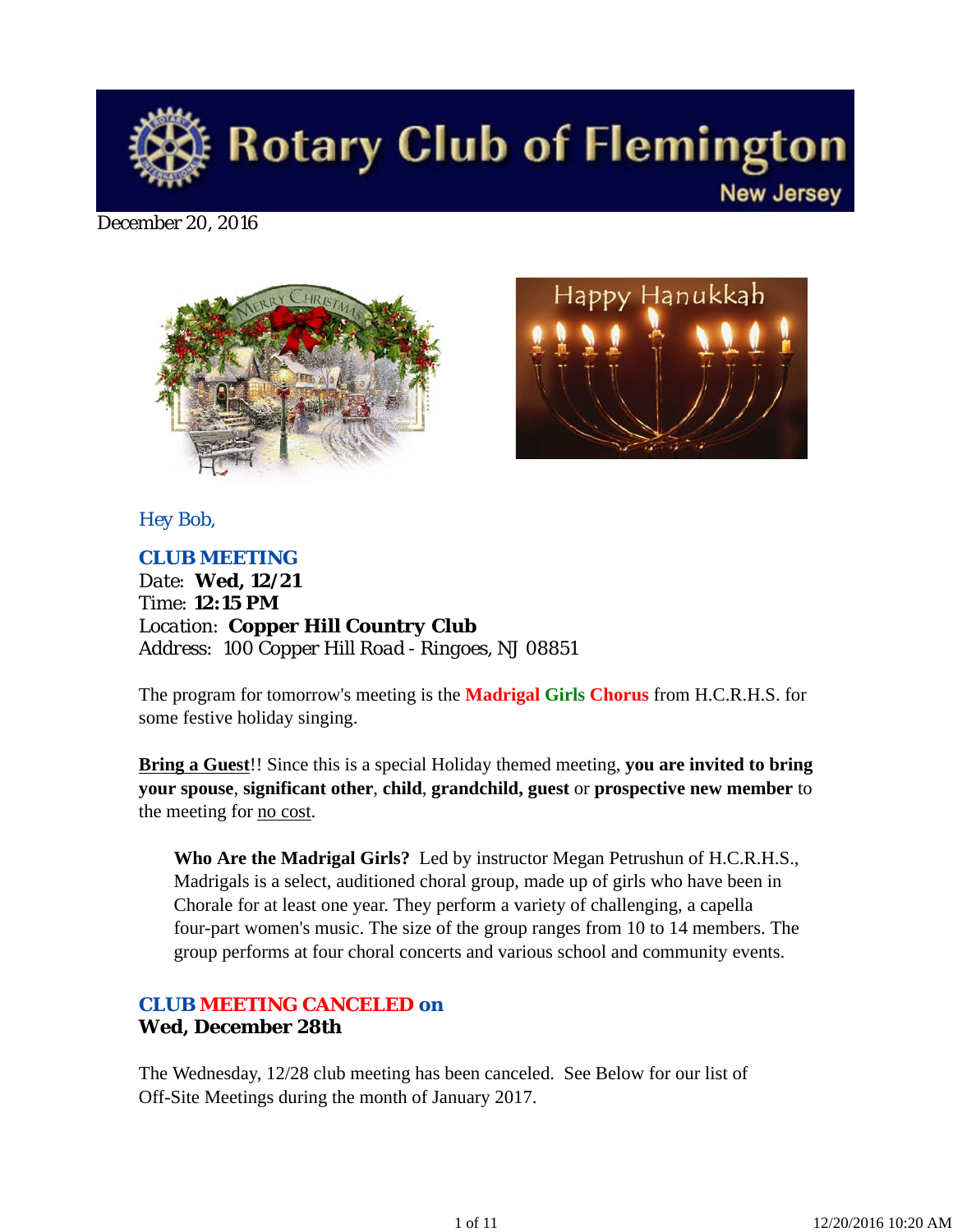### *Great News regarding BETTY ZULLO!* **12/19 Update from President D.J.**

It is with GREAT news that I let the club know that Betty Zullo is now home from the hospital! She survived a massive stoke with minimal deficits and John and his family are very grateful to have her home in time for Christmas. They asked me to extended a special thanks as they know it was the prayers of so many, especially the Flemington Rotary family, that helped Betty pull through and be able to come directly home from the hospital without having to go to a rehabilitation center.

John and his family are ok with food and the like now, and I am sure he would love to hear from his fellow Rotarians as his cell phone is always on. Also, I suggested and it was well received by John and his son, that we as a Rotary family could help to pick up and bring John to meetings for the next few months to alleviate him having to drive. If you are willing to help participate in this endeavor, please **email me** with your cell phone number and any weeks you know you are unavailable. I will come up with a schedule to give to John so he can call you directly if plans change. Our thoughts continue to be with Betty, John and their family.

Respectfully,

D.J. Wright, President Rotary Club of Flemington

#### *Death Notification - HARRIET JEAN LIGHTFOOT* **June 8, 1930 - December 17, 2016**

RCOF members, please be advised of the death of **Mrs. Harriet Jean Lightfoot**, mother of Linda King. The link to the obituary is attached and our thoughts and prayers are with Linda and her entire family."

Respectfully,

D.J. Wright, President Rotary Club of Flemington

## *Harriet Jean Lightfoot* **Jun 8, 1930 - Dec 17, 2016**

Harriet Jean Lightfoot stepped into the presence of her Lord and Savior Jesus Christ Dec. 17, 2016 after a lingering illness. Harriet was born June 8, 1930, in Gary, Indiana, to Henry and Hazel Johnson. On Feb. 10, 1950, she married Earl Lightfoot.

Mrs. Lightfoot was preceded in death by her parents and three sisters, Eileen, Marion and Virginia. She is survived by her husband, Earl; three children, Linda (Hubert) King,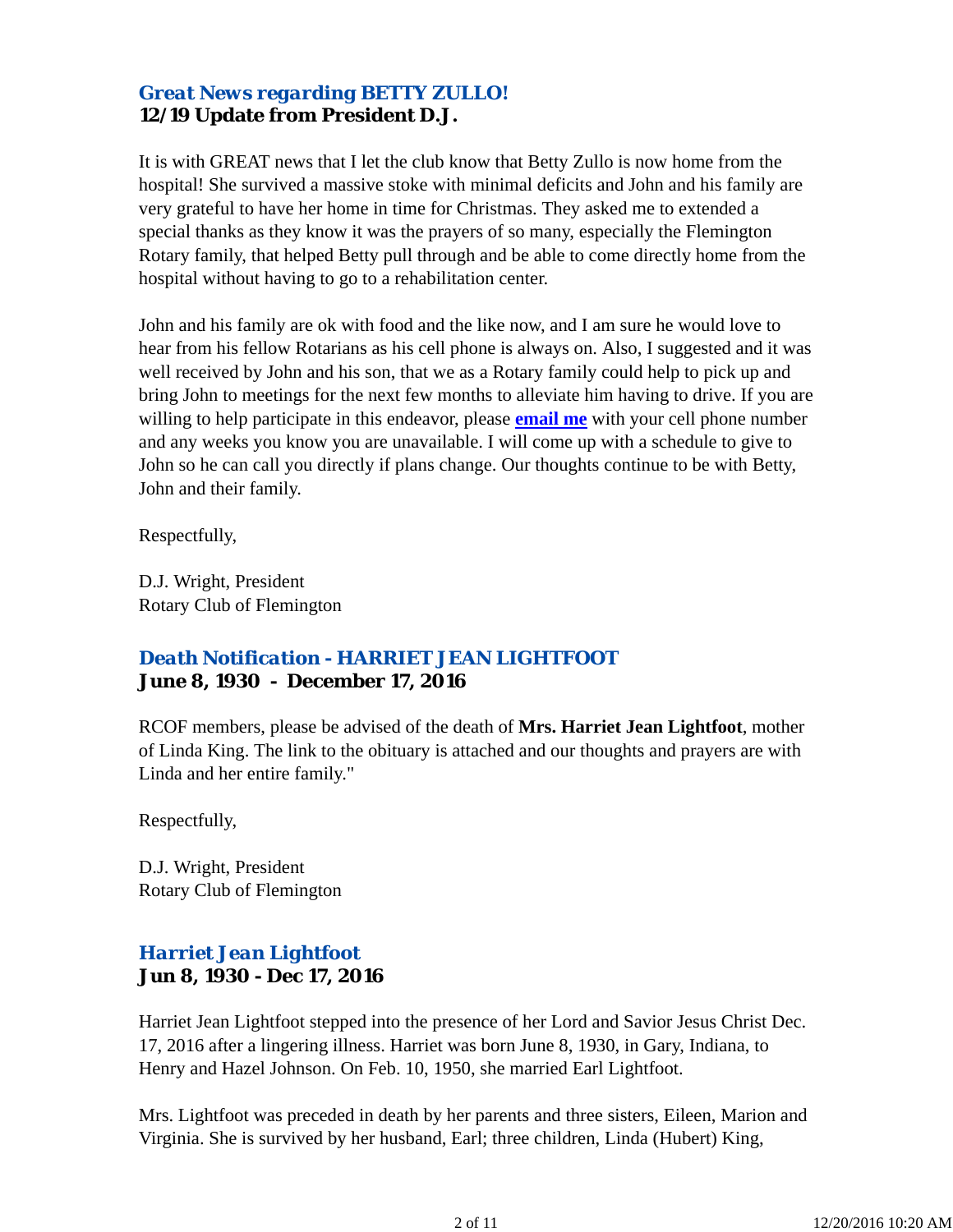Flemington, New Jersey, Charles (Cinda) Lightfoot, Nappanee, and David (Claudia) Lightfoot, Warsaw; eight grandchildren; six great-grandchildren; and a host of friends.

Mrs. Lightfoot graduated from Appalachian Bible College in Bradly, West Virginia, and Richland Community College in Decatur, Illinois. She was a faithful wife, a loving mother and grandmother, and a faithful supporter and helper in her husband's pastoral ministry. Harriet was a member of Bible Baptist Church in Wakarusa.

Family and friends may call from 3 to 7 p.m. Thursday, Dec. 22 at Thompson-Lengacher & Yoder Funeral Home, Nappanee followed by funeral services at 7 p.m.

The Rev. Mike Fisher, Grace Bible Church in Elkhart will officiate. Burial will be in South Union Cemetery. Memorial contributions may be given to Appalachian Bible College. http://obituaries.goshennews.com/story/harriet-lightfoot-1930-2016-856685492

# *Flemington Rotary Leadership Positions Sought* **From President D.J.**

President D.J. shared that the Rotary Club of Flemington is actively seeking persons interested in serving in leadership positions in the upcoming Rotary year. Please contact President D.J. for more information! **Click Here** to generate an email to D.J.

## *MEMBERSHIP CHANGES* **As of 12/13/2016**

At the Tuesday, 12/13/2016 Flemington Rotary Board Meeting, the resignations of the following members was accepted with regrets:

- Cheryl Goldsmith.
- Bill Nastasi.
- Steve Rogow.



*Flemington Rotary Social Event at BOB & TRACI NEWLAND's Home* Date: **Friday, January 6, 2017** Time: **6pm to 8pm** Location: **Bob & Traci Newland's Home** 195 Oak Summit Road - Frenchtown, NJ 08825

The Rotary Club of Flemington would like to warmly invite our active club members and their spouse /

significant other / or guest to enjoy some fellowship together at the Newland's home.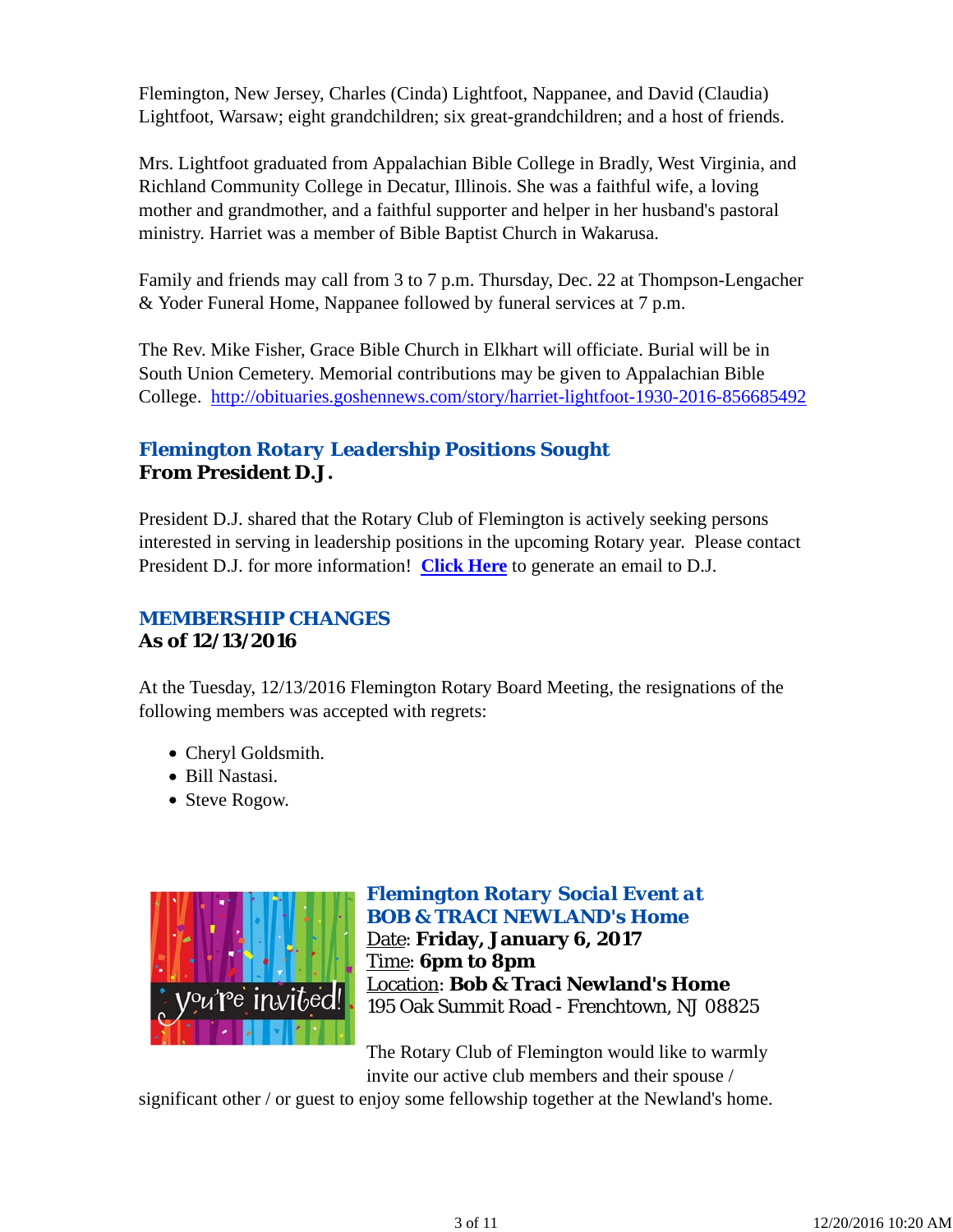Please note that Bob is an avid hunter and will be showing those interested in seeing his "**trophy room**" in their home. This includes some of the recent hunting adventures that Bob & Traci have shared together.

Everyone attending is **requested to bring their favorite appetizer** to share with everyone. The Club will be providing beer and wine.

There is no cost to attend.

Kindly **RSVP** to the Evite invitation no later than **Monday, January 2** so that we can get a head count. Please indicate the total number attending when you RSVP so we can have an accurate head count. Please let us know if you didn't receive an Evite invitation, but would like to attend.

*Directions*:

- From Flemington, take Route 12 West heading toward Frenchtown.
- Pass through the Rt 579 traffic light in Croton and continue West on Route 12.
- Make a Right onto Pittstown Road shortly after you pass a used car lot on the right. Look for signs for Leon's Sod Farm.
- Take Pittstown Road for 3-4 miles and make a left onto Baker Road.
- Follow Baker Road for about 3/4 mile at Turn Left at the stop sign.
- The Newland's house is about the 5th drive on the Right. It's the only 2-story home and has a boat in the front.

For more info or questions, please contact Bob Newland at **bob@m-nins.com**



# *Rotary Club of Flemington OFF-SITE MEETINGS for January 2017*

In typical fashion, Copper Hill Country Club will be closed during the month of January. Therefore, the January 2017 meetings will be held **off-site**. We will resume meetings back at Copper Hill on Wed, February 1, 2017. The following is the list of

off-site meetings for January:

Wed, 1/04: **OFFSITE** Meeting at **Dockside Market & Grill** Wed, 1/11: **OFFSITE** Meeting at the **Hunterdon Medical Center** Wed, 1/18: **OFFSITE** Meeting at **Al Fresco's** Wed, 1/25: **OFFSITE** Meeting at the **Hunterdon County Polytech Career Cafe**



*PHOTO ALBUM from the Flemington Rotary Holiday Party*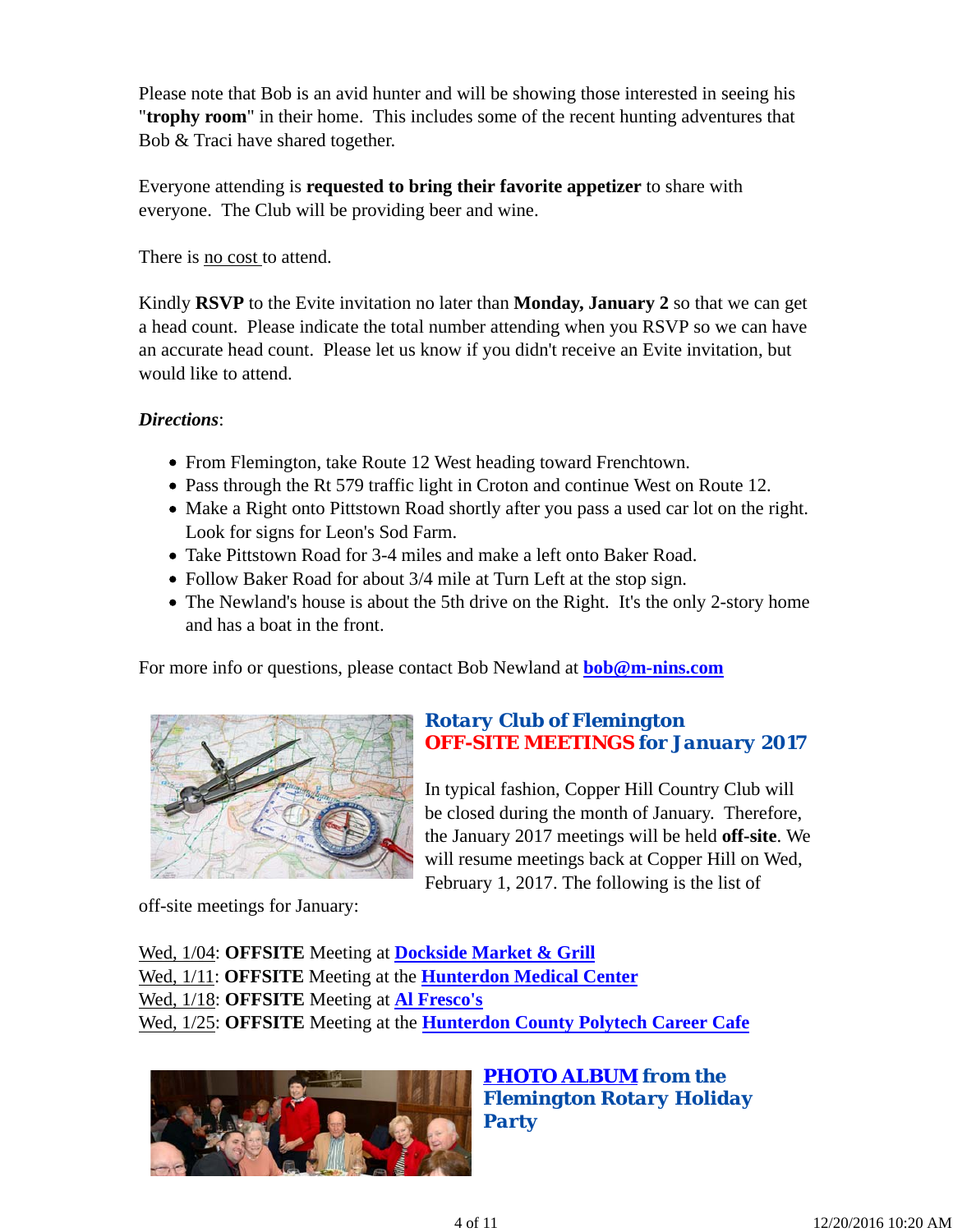

## **Held on Thursday, December 1, 2016**

**Click Here** or on the photo to the left to view the Photo Album from the recent Holiday Party at Al Fresco's.

A very special thanks Karen Widico for making the arrangements and setting up the party!

A special thanks to the Rev. Dr. Herb Bohler for taking the photos and generating the album for everyone to see.



#### *PHOTO ALBUM from the Main Street Christmas Tree Lighting Ceremony* **Held on Friday, December 2, 2016**

**Click Here** or on the photo to the left to view the Photo Album from the recent Tree Lighting Ceremony and After-Party.

Pictured to the left are **Frank & Jennyann**

**Fischer** from the Black Fish Christmas Tree Nursery. They donated the 2016 Christmas Tree that is proudly on display on Main Street.

A very special thanks to Dick Stothoff, Terry Ownes and everyone else that helped to make this annual ceremony such a fun event! A special thanks to the Rev. Dr. Herb Bohler for taking the photos and generating the photo album!



## *The Flemington Rotary MEMBER DIRECTORY Is Updated on the Website*

A PDF copy of the Club Directory kept on the club website, located on the password protected "**Members Only**" page. To access this, simply goto **www.FlemingtonRotaryNJ.org** and click on "Members

Only" in the upper left. The page is password protected. If you do not have the password, simply email us and request it.

If you see any updates that need to be made (a change of address, email, phone number, something is not listed correctly, etc.), please email Sandy Clark and request any changes to be made. **Click Here** to generate an email to Sandy.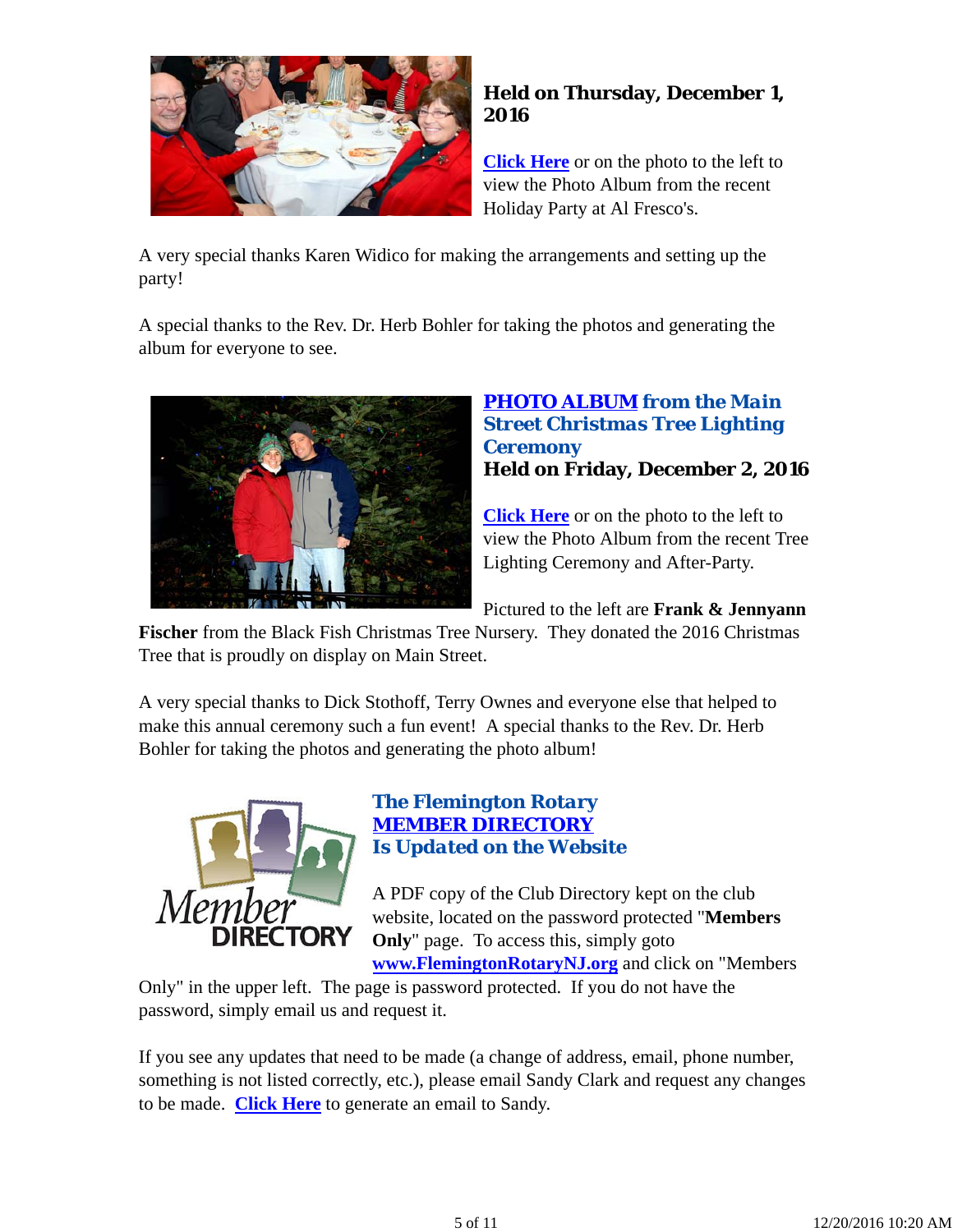

# *SPEAKERS & PROGRAMS BEING SOUGHT*

Mick Schaible is looking for some ideas for upcoming meeting programs and speakers. If you have any leads, please pass them onto Mick, who will follow-up to schedule the speaker.

**Click here** to generate an email directly to Mick.



# *HUNTERDON COUNTY CHAMBER OF COMMERCE*

As you know, the Rotary Club of Flemington is a member of the H.C. Chamber of Commerce. This enables all Rotarians the ability to attend a Chamber function as a "member". If someone asks you what your business is, you would explain that you are a member representing the Rotary Club of Flemington. **Click Here** to visit the Chamber website for a listing of upcoming events.



#### *Jersey Talk Radio - Internet Radio "THE ROTARY HOUR"* **Tuesdays** from **5pm to 6pm**

PDG Megan Jones-Holt is the host of "The Rotary Hour" on the "Jersey Talk Radio" internet radio station. She is always looking for guests to have on the show. If you are intersted, please get in touch with Megan at (908)894-4590 or **mjonesholt@gmail.com**.

**Click Here** to listen to the Internet Radio station from your PC, smart phone, mobile device, etc.

#### *ROTARY DISTRICT 7510 NEWS*

**Click Here** to read the current news from our Rotary District 7510.

# *UPCOMING DATES TO NOTE:*

Wed, 12/21: **Madrigal Girls Chorus** from H.C.R.H.S. for festive singing Wed, 12/28: **No Meeting this day**.

**Refer to the Article Above for the list of Off-Site Meetings during the month of January 2017.**

**Next RCOF Board Meeting**: To Be Announced. (Held bi-monthly). **Next Membership Meeting**: Wed,  $1/11/2017$  at 1:30 PM (Usually the 2<sup>nd</sup> Wed).

**Upcoming RCOF Club Events, Fundraisers, Fellowship Events, Etc**.: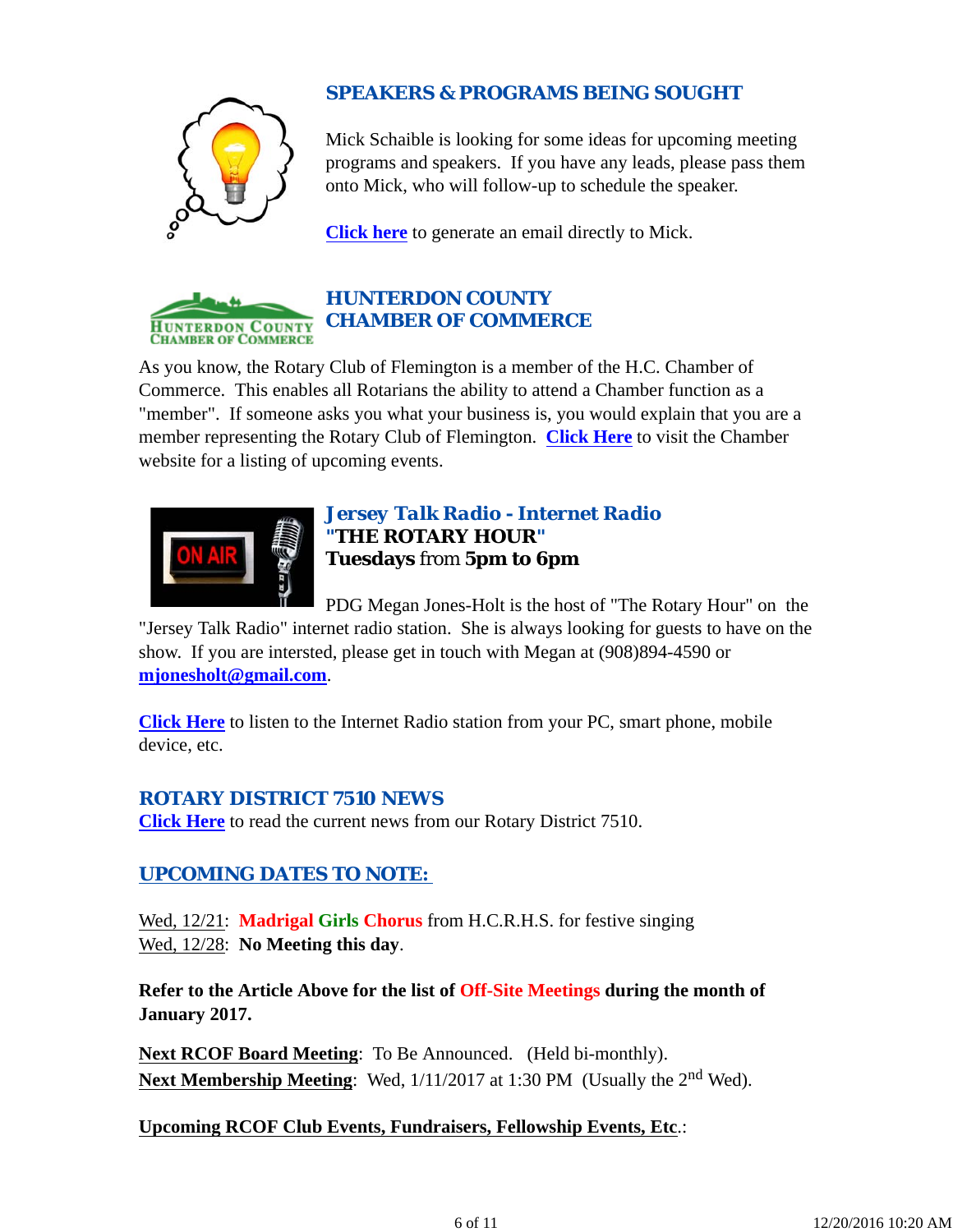TBA: Soup Cook-Off TBA: Bark In The Park (Dog Walk) TBA: Pedals for Progress Bicycle Collection

#### **Rotary District 7510 Events & Functions:**

3/2/17: President-Elect Training Seminar (PETS 1) 3/23 to 3/25/17: President-Elect Training Seminar (PETS 2) 5/5 to 5/7/17: District Conference at the Shawnee Inn 5/15/17: District Assembly 6/10 to 6/14/17: Rotary International Convention in Atlanta, Georgia 6/29/17: District Changing of the Guard

#### *COMMITTEE LIST:*

**Click Here** to download the listing of all current Club Committee's and its members.

#### *"MEMBERS ONLY" WEBSITE:*

# **Click Here for the Members Only section of the website to find:**

- 1) The "Membership Proposal Form" to propose a new member.
- 2) New Member Information.
- 3) An Online Copy of the Club Membership Directory.
- 4) A Link to All Photos Albums of the Club.

## *ROTARY WEBSITE LINKS:*

Rotary International: **www.Rotary.org** Rotary District 7510: **www.RotaryNJ.org**

# *NEARBY ROTARY CLUB MEETINGS:*

As A Rotarian, you are Welcome to attend a Rotary Club meeting anywhere in the world. Click here for the Rotary Club Locator App. Or see below for some local meetings:

#### Mondays

**Lambertville/New Hope** (6:30 pm) - Lambertville Station Restaurant; 11 Bridge Street, Lambertville NJ 08530

**Piscataway** (12:15 pm) - Radisson Hotel; 21 Kingsbridge Road, Piscataway, NJ 08854

#### Tuesdays

**Whitehouse** (12:15 pm) - Max's 22; 456 Route 22 West, Whitehouse Station, NJ 08889 **Princeton** (12:15 pm) - The Nassau Club; 6 Mercer Street, Princeton, NJ 08540 **Bridgewater-Bound Brook** (12:15 pm) - Arbor Glenn; 100 Monroe St, Bridgewater 08807

#### Wednesdays

**Branchburg Township** (7:30 am): Stoney Brook Grille; 1285 Route 28, North Branch, NJ 08876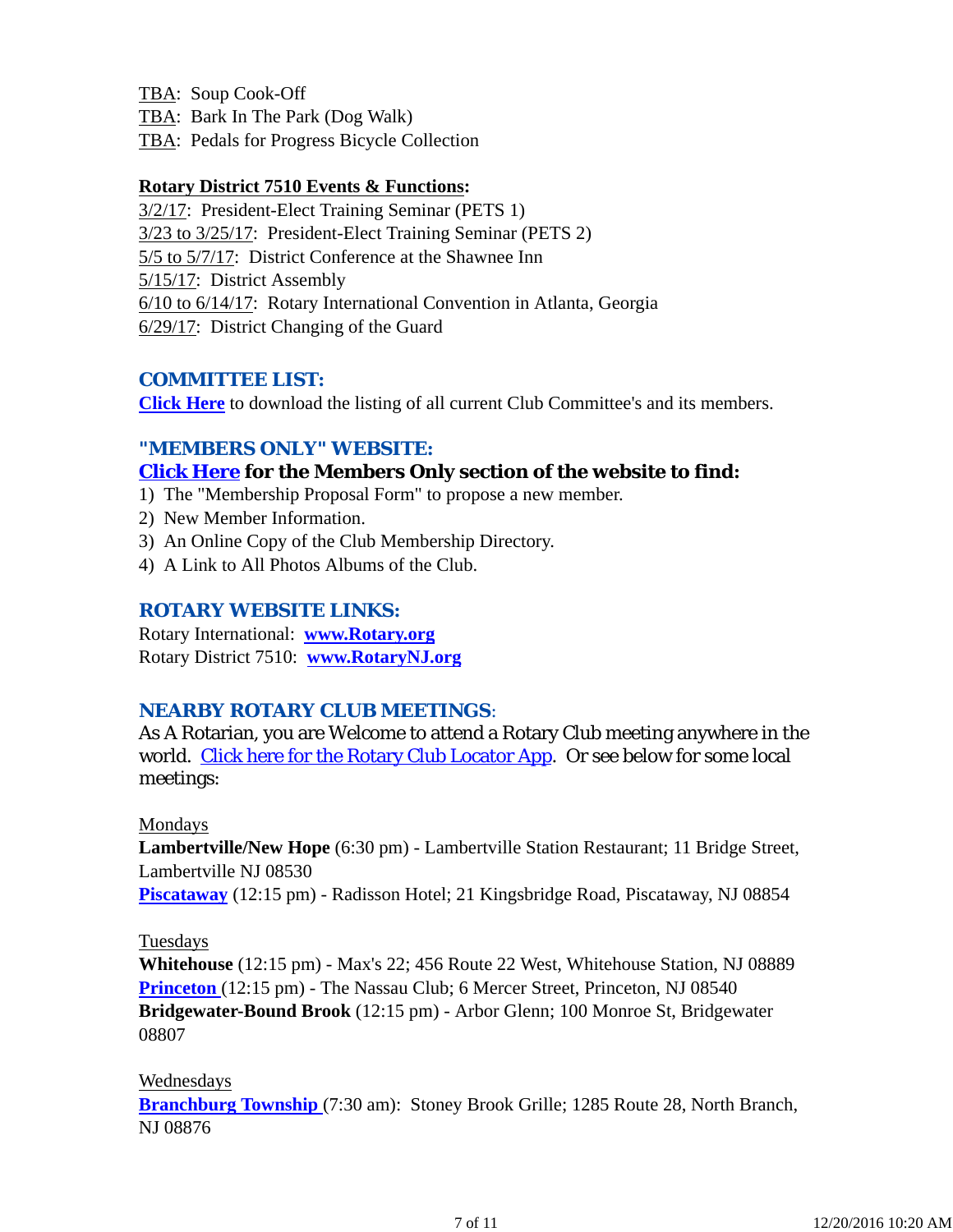**Flemington** (12:15pm): Copper Hill Country Club; 100 Copper Hill Road, Ringoes, NJ 08851

**Hillsborough Township** (6:15 pm): Pheasant's Landing; 311 Amwell Road (Rt. 514), Hillsborough, NJ 08844

#### Thursdays

**Clinton Sunrise** (7:30 am): Clinton Fire Department; New Street, Clinton, NJ 08809 **Somerville/Bridgewater** (12:15 pm): Bridgewater Manor; 1251 US Highway 202/206, Bridgewater, NJ 08807

**Trenton** (12:15 pm): Freddie's Tavern; 12 Railroad Avenue, West Trenton, NJ 08628

#### Fridays

**North Hunterdon** (12:15 pm): Beaver Brook County Club; 25 County Club Drive, Annandale, NJ 08801

**Princeton Corridor** (12:15pm): Hyatt Regency; 102 Carnegie Center, Rt. 1 North, Princeton, NJ 08540

#### eClub

**Rotary eClub of Hunterdon Horizon**: View website for meetings or online makeups.

## RI President's Call for Action in **2016-2017**: **"Rotary Serving Humanity"**

## **Rotary Club of Flemington - Our 93rd Year**

Founded October 3, 1923 \* Charter #1529 \* District 7510

| <b>Club President</b>                    | <b>Daniel James "D.J." Wright</b>                 |  |
|------------------------------------------|---------------------------------------------------|--|
| President-Elect                          | <b>Kim Metz</b>                                   |  |
| Secretary                                | <b>Karen Widico</b>                               |  |
| Treasurer, General                       | <b>Bob Newland</b>                                |  |
| Treasurer, Lunch                         | Lynn Hyman                                        |  |
| <b>Board Member</b>                      | <b>Mick Schaible</b> (immediate Past-President)   |  |
| <b>Board Member</b>                      | <b>Sandy Clark</b>                                |  |
| <b>Board Member</b>                      | <b>Joe Ziegler</b>                                |  |
| Sergeant-at-Arms                         | <b>Ken Skowronek</b>                              |  |
| R.I. President                           | <b>John F. Germ</b> (Chattanooga, Tennessee, USA) |  |
| District Governor (DG)                   | <b>Charles Minton</b> (Union, NJ)                 |  |
| District Governor Elect (DGE)            | <b>Bob Zeglarski</b> (Roselle-Rosselle Park)      |  |
| District Governor Nomimee (DGN)          | <b>John Shockley</b> (Hillsborough)               |  |
| <b>Assistant District Governor (ADG)</b> | Albert Varga (Lambertville-New Hope)              |  |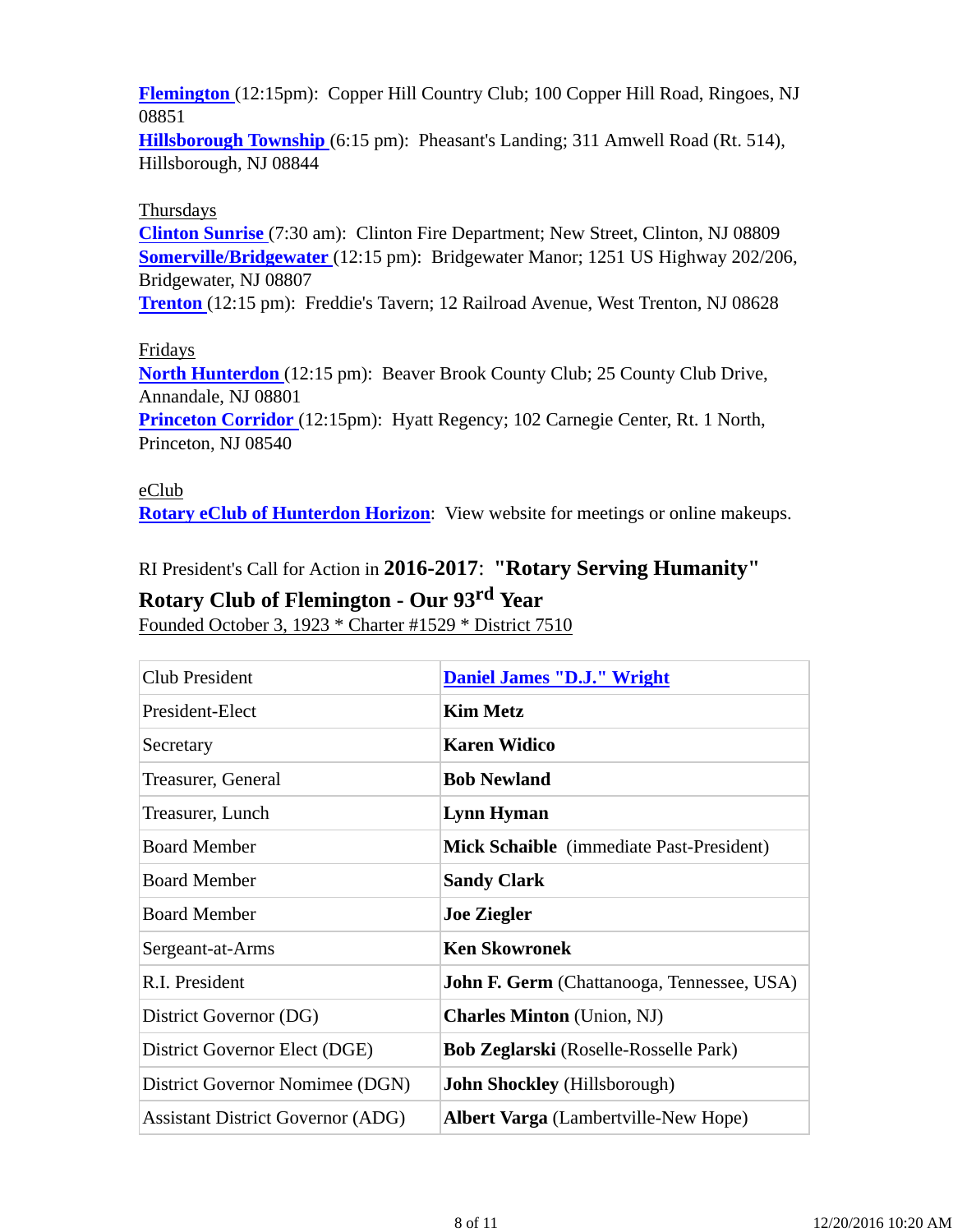Club Meetings: **Wednesday, 12:15 pm, Copper Hill Country Club** 100 Copper Hill Road, Ringoes 08551



*MISSION STATEMENT*: The mission of Rotary International is to assist and guide Rotarians and Rotary clubs to accomplish the Object of Rotary to ensure Rotary's continuing relevance and to help build a better world, emphasizing service activities by individuals and groups that enhance the quality of life and human dignity, encouraging high ethical standards, and creating greater understanding among all people to advance the search for peace in the world.

**THE OBJECT OF ROTARY:** The object of Rotary is to encourage and foster the ideal of service as a basis of worthy enterprise and, in particular, to encourage and foster:

**1st**: The development of acquaintance as an opportunity for service;

**2nd**: High ethical standards in business and professions, the recognition of the worthiness of all useful occupations, and the dignifying of each Rotarian's occupation as an opportunity to serve society;

**3rd**: The application of the ideal of service in each Rotarian's personal, business and community life;

**4th**: The advancement of international understanding, goodwill, and peace through a world fellowship of business and professional persons united in the ideal of service.

**THE 4-WAY TEST:** "Of the things we think, say or do:

- **1st**: Is it the Truth?
- 2<sup>nd</sup>: Is it Fair to all concerned?
- **3rd**: Will it build goodwill and better friendships?
- **4th**: Will it be beneficial to all concerned?"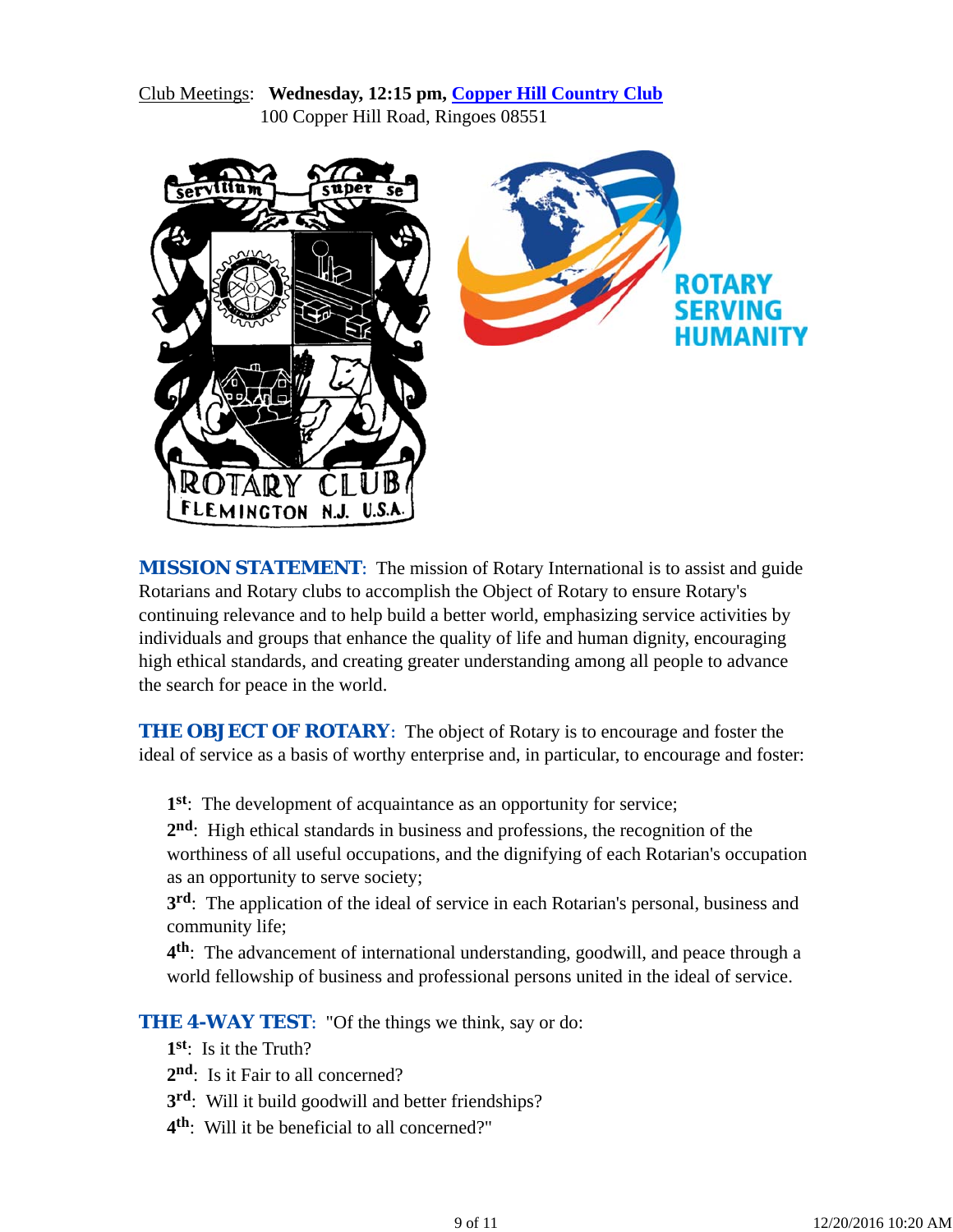#### *ROTARY's AVENUE'S OF SERVICE*:

**1)** Through **Club Service**, we have fun, build lasting friendships, and make sure that our club runs well.

**2)** Through **Vocational Service**, we volunteer our professional skills to serve others and promote integrity in everything we do.

**3)** Through **Community Service**, we address local needs and work with our community to bring lasting improvements.

**4)** Through **International Service**, we meet humanitarian needs around the globe and promote world understanding and peace.

**5)** Through **Youth Service**, we work with young people to help them become the next generation of leaders, visionaries, and peacemakers.

# **Rotarian Member Since Classification** Black, Bruce B. 2007 Health and Fitness Bohler, Herbert C. (Herb) 1977 Specialty Advertising **Boynton, Adam 2016 Church / Social Services** Chittenden, Robert L. (Bob) 2003 M.E.F.P. Consulting Engineering Clark, Arthur L. (Sandy) 1987 Printing Davidson, James G. (Jim) 2002 Rubber Products **del Campo, Ann 2016 Scientist & Farmer** Ferrari, Frederick J. (Fred) 1964 Orthodontia Fisher, Charles H. (Charlie) 1961 Funeral Services Fisher, Thomas H. (Tom)  $\vert$  2012 Property & Casualty Insurance **Goodwin, Michael S. 2016 Youth Development** Harrison, Jeffrey (Jeff) 1996 Psychotherapy Hyman, Lynn 2010 Retail Banking Kamnitsis, Christopher P. (Chris) | 2001 | Financial Planning **Kritharis, Nikolaos (Nik) 2016 Dentistry** Liebross, Ira **1997** Family Medicine Loew, Darren 2002 | Orthodontics Martin, Teresa (Terry) 1993 Solid Waste/Recycling Mazujian, Harry **Callet East Clergy** 2004 Clergy McWilliams, Nancy **Nancy** 1992 Psychotherapy Metz, Kim 2007 Technical Education Muller, George D. **1964** Cut Glass Manufacturing Newland, Robert D. (Bob) 1998 | Insurance Ownes, Terry M. 1987 Floor Covering

# **2016-2017 CLUB MEMBER ROSTER**

**Rotary Club of Flemington, NJ**

Current Number of Members: 39